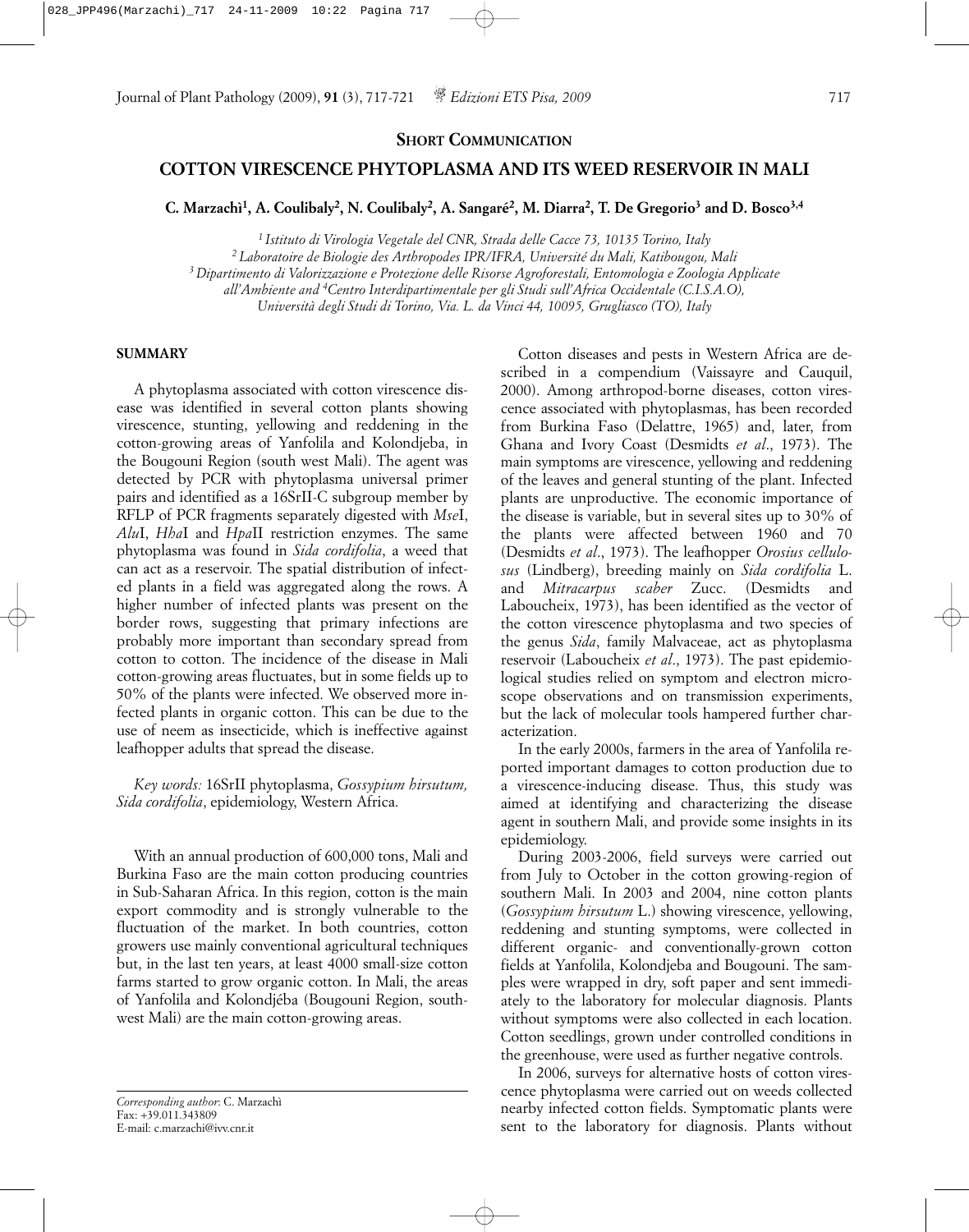symptoms were also collected.

The spatial distribution of plants with symptoms was recorded in one field at Djéguinéna, close to Yanfolila, on August-September 2004. The field, rectangular in shape, was surrounded by maize (north and west) and cotton (south and east) and consisted of 32 rows of about 60 plants each. Each single plant was observed on August  $24<sup>th</sup>$  and September 10<sup>th</sup> 2004. The data were submitted to the analysis of doublets (Van der Plank, 1963). The expected number of random distributed doublets is estimated by the formula:

## $d_1 = [\mu (\mu-1)] / n$

where  $(d_1 = n^\circ \text{ of expected doublets}, \mu = \text{total number})$ of infected plants,  $n = total$  number of consecutive plants). A doublet consists of two adjacent infected plants, three subsequent infected plants are considered as two doublets and so on. For high values of n, standard error of d<sub>1</sub> is  $\sqrt{d_1}$  (square root of d<sub>1</sub>). When the number of doublets was significantly higher than  $d_1 \pm$  $2\sqrt{d_1}$ , the distribution of the infected plants was considered aggregated (Credi and Callegari, 1988).

Total DNA was extracted from 1.5 g of virescent petals and leaf veins following a phytoplasma enrichment protocol as detailed by Marzachì *et al*. (1999) and resuspended in 100 µl of sterile double distilled water (SDW). Total DNA was also extracted from four *Sida cordifolia* plants without symptoms as well as cotton seedlings. Two ul of total cotton DNA and 2 µl of a 1:100 dilution of *Sida* total DNA in SDW were used as templates in direct PCR driven with the phytoplasmaspecific, universal primers P1/P7 (Schneider *et al*., 1995), R16F2/R2 (Lee *et al*., 1993) and fU5/rU3 (Lorenz *et al*., 1995). Nested PCR assays were driven with R16F2/R2 (Lee *et al*., 1993) and fU5/rU3 (Lorenz *et al*., 1995), respectively. Reaction and cycling conditions were as detailed in the original papers. Fragments amplified with R16F2/R2 (Lee *et al*., 1993) pairs were separately digested with *Mse*I (Invitrogen, USA), *Alu*I (Invitrogen, USA), *Hha*I (New England Biolabs GmbH, Germany) and *Hpa*II (Invitrogen, USA) at 37°C, and *Taq*I (Invitrogen, USA) at 65°C.

Faba bean phyllody (FBP, 16SrII-C), *Crotalaria saltiana* phyllody (CrP, 16SrII-C), and Tomato big bud (TBB, 16SrII-D) phytoplasmas, originally kindly provided by Dr. E. Seemüller (BBA, Institut für Pflanzenschutz im Obstbau, Dossenheim, Germany) and maintained in periwinkle in the collection of the Istituto di Virologia Vegetale, CNR, were used as reference isolates and positive controls in PCR experiments.

The P1/P7 phytoplasma-specific amplicon obtained from one of the symptomatic cotton plants collected in Kolondjeba was gel-isolated with the Wizard PCR Preps-DNA Purification System (Promega, USA), ligated into the pGEM-T plasmid following the manual of the pGEM-T Easy Vector System (Promega, USA), and transformed into DH5α competent cells (Invitrogen,

USA), following a routine protocol. Two independent clones were sequenced on both strands with SP6 and T7 primers followed by the two internal primers 1cot3Fw (5'CTTGAGTTAGATAGAGGC3') and 1cot3rev (5'TTCAATCCGGACTGAGAC3'). Sequencing was performed using the capillary 3730 DNA Analyzer (ABI) (M-Medical s.r.l., Italy).

The complete cotton virescence ribosomal clone sequence was assembled after 2X sequencing coverage for each nucleotide position. Raw sequence data were manually edited with DNAman vers. 4.02 (Lynnon BioSoft). ClustalW software (http://www.ebi.ac.uk/clustalw/) was used for sequence homology analysis with the ribosomal sequences of the following phytoplasmas: FBP (X83432), Burkina Faso Cotton virescence (CoP, 16SrII-C, EF186827), CrP (16SrII-C, EF193355), TBB (16SrII-D, EF193359), Sesame phyllody phytoplasma (SEPN, 16SrII-A, EF193357), "*Candidatus* Phytoplasma aurantifolia", isolate LWB (16SrII-B, U15442), Alfalfa witches'-broom phytoplasma (AlfWB, 16SrII-D, AY169322).

Cotton plants with symptoms of virescence, yellowing, reddening and stunting (Fig. 1A and B) were found





**Fig. 1.** A. Cotton plant showing virescence, yellowing, reddening and stunting. B. Detail of virescence.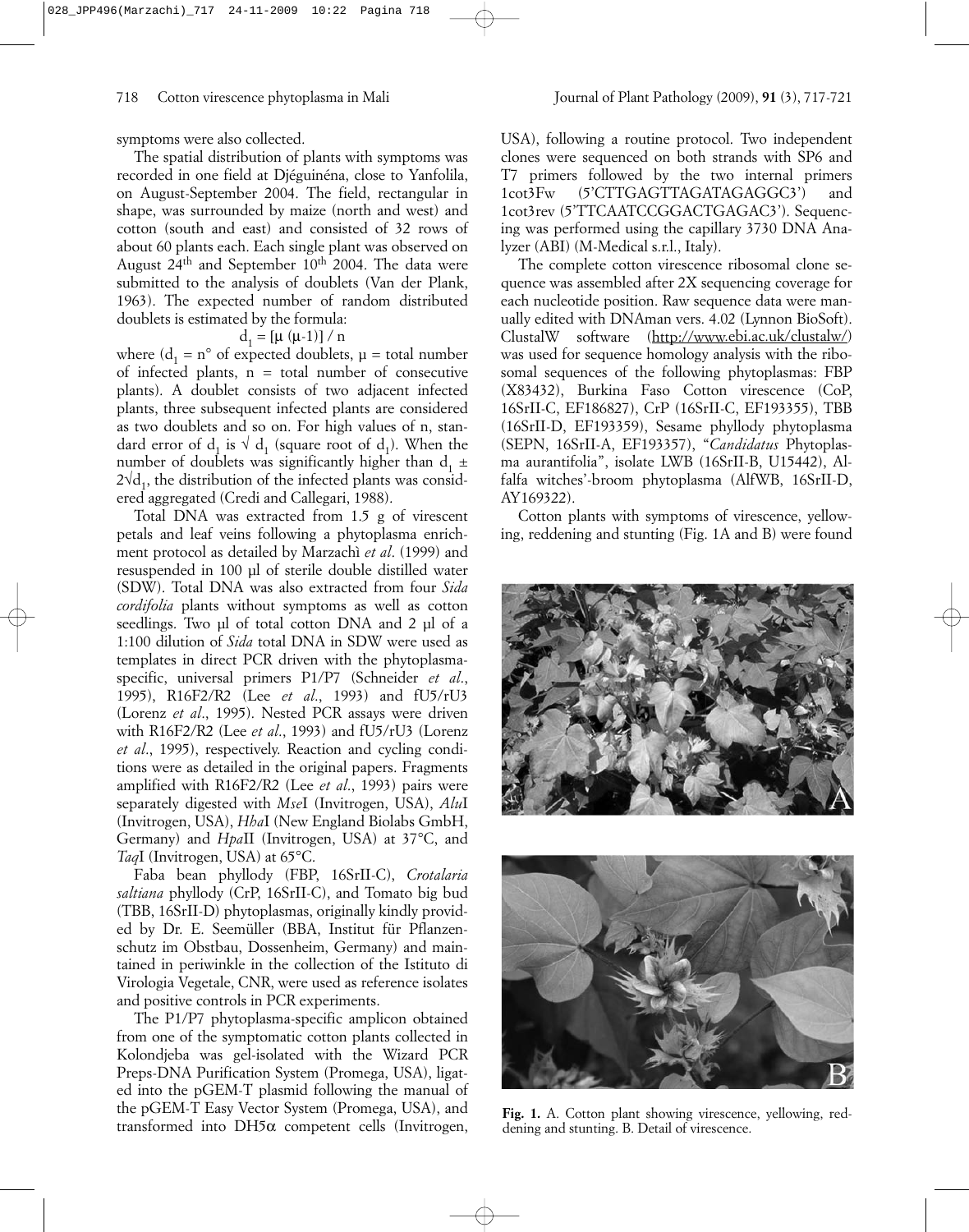

**Fig. 2.** Number of infected plants grouped for two adjacent rows, as recorded on September 10<sup>th</sup> in the Djéguinéna field. Row 1 (North) adjacent to cotton, row 32 (South) adjacent to maize.

in fields of Djéguinéna, Yanfolila, Kolondjeba and Bougouni, during 2003 and 2004 surveys. Symptoms were observed starting from beginning of August onwards, and in most cases symptoms involved all flowers except for the first basal ones. Few symptomatic plants (less than 5%) were present in both conventional and organic cotton fields at Kolondjeba and Bougouni. The disease incidence was higher at Yanfolila and Djéguinéna: in few organic fields in this area, up to 50% of the plants were infected.

*Sida rhombifolia* L. was the predominant weed bordering cotton fields at all sites, and *S. cordifolia* L. was also present. During July-August 2006, we found several *S. cordifolia* plants, at Djéguinéna and Kolondjeba in areas neighbouring infected cotton fields, showing severe dwarfing, yellowing, and very small leaves, and we sampled four plants for molecular detection. We never observed phytoplasma-specific symptoms on *S. rhombifolia* or other weed species.

In the Djéguinéna field (about 1,900 plants) 126 cotton plants showed symptoms on August 24<sup>th</sup> and 161 on September 10<sup>th</sup>. A higher number of infected plants was present in the border rows (Fig. 2). No obvious gradient of infected plants was recorded along the rows. Further observations, later in the season, were not carried out,

and therefore the final incidence of the disease was not recorded. According to the Van der Plank (1963) doublet analysis, the distribution of the infected plants was aggregated along the rows (Table 1).

Amplicons of the expected size were obtained following direct amplification with the different phytoplasma-specific ribosomal primers of total DNAs extracted from 8 of the 9 symptomatic cotton and from 3 of the 4 symptomatic *S. cordifolia* plants (not shown). Phytoplasma-specific amplicons of the expected size were also obtained following nested PCR amplification with ribosomal primers of total DNAs from the remaining symptomatic cotton and *S. cordifolia* samples. Total DNA extracts of healthy cotton seedlings of *S. cordifolia* plants without symptoms, and of the two *S. rhombifolia* with yellowing, never produced phytoplasma-specific amplicons in direct and nested assays.

Digestion of 16SrF2/R2 amplicons from all symptomatic cotton plants with *Alu*I, *Hha*I, *Hpa*II, *Mse*I and *Taq*I endonucleases always produced patterns indistinguishable form those of the Faba bean phyllody and *Crotalaria saltiana* phyllody reference phytoplasma isolates (Fig. 3), both classified as 16SrII-C subgroup members according to Martini *et al.* (2007). Digestion of the same amplicons from *S. cordifolia* symptomatic plants produced the same results as amplicons from cotton (Fig. 3).

A sequence of about 1800 bp of the ribosomal operon of the cotton virescence phytoplasma from Mali (CoP\_M) was deposited in GenBank with the accession number EF363314. Identity scores obtained comparing the 16S rDNA gene of CoP\_M isolate were 99% with FBP and CrP, both members of the 16SrII-C subgroup, and LWB (16SrII-B). The 16S rDNA gene of CoP\_M was also 99% identical to the cotton virescence isolate CoP (Martini *et al*., 2007) originally found in Burkina Faso by Cousin *et al*. (1969), and experimentally transmitted to periwinkle by Marcone *et al.* (1999). CoP was formerly classified as a 16SrII-F subgroup member (Khan *et al*., 2002), and later as a 16SrII-C member (Martini *et al*., 2007). Sequence identity of the 16S rDNA sequence of the CoP\_M was 98% with SEPN, member of the 16SrII-A subgroup, TBB and AlfWB (16SrII-D).

**Table 1.** Number of doublets and results of the doublet test applied along and across the rows of the cotton field at Djéguinéna (total number of plants was 1,932).

| Date                       | Infected plants (No.) | Expected pairs | Observed pairs | Distribution |
|----------------------------|-----------------------|----------------|----------------|--------------|
| Along rows                 |                       |                |                |              |
| August 24 <sup>th</sup>    | 126                   | 8.07           | 24             | Grouped      |
| September 10 <sup>th</sup> | 161                   | 13.20          | 38             | Grouped      |
| Across rows                |                       |                |                |              |
| August 24 <sup>th</sup>    | 126                   | 8.07           | 6              | Random       |
| September $10th$           | 161                   | 13.20          | 16             | Random       |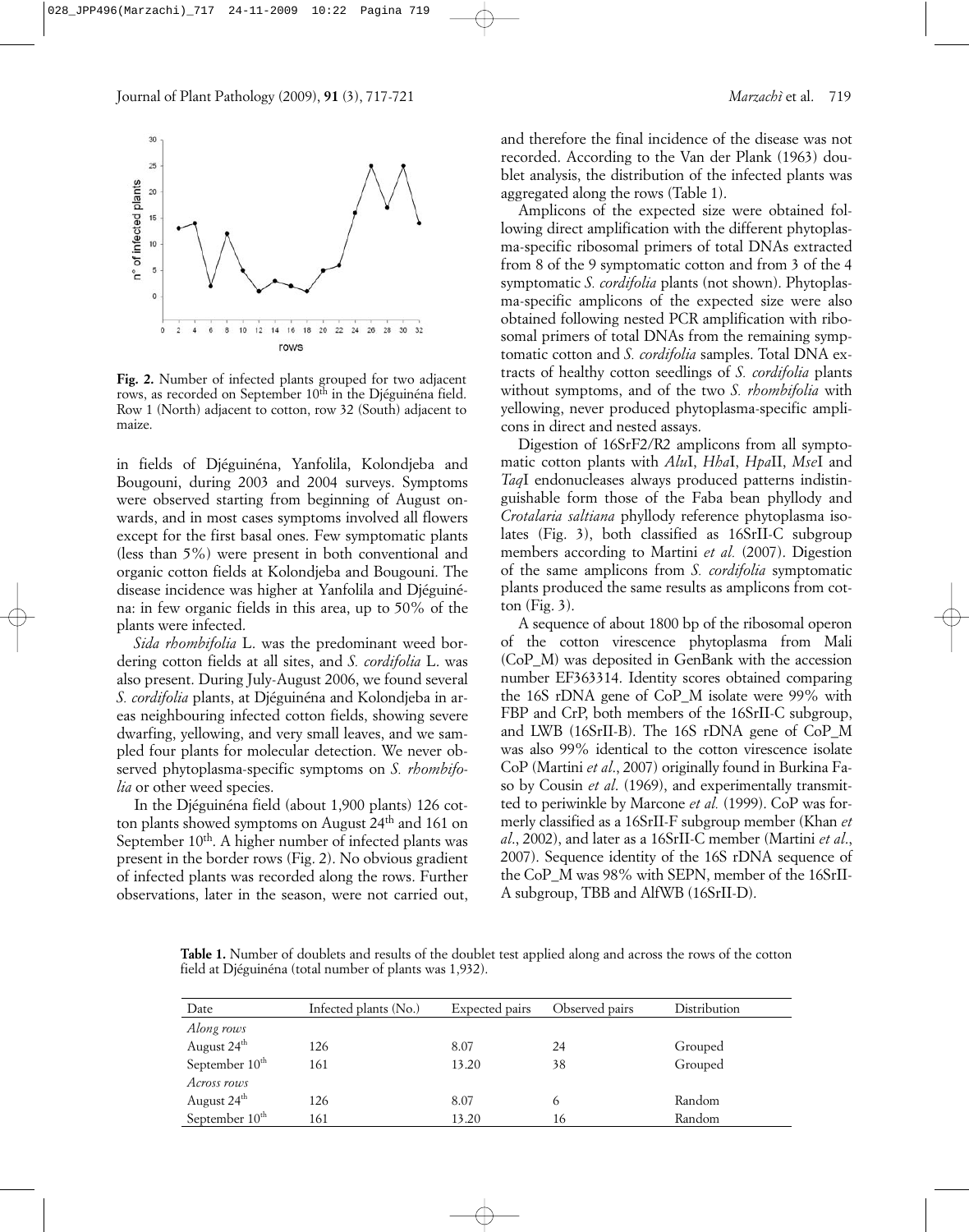



Cp Cw T F EY S E m C1 C2 C3 C4 m S1 S2



S1 S2 m C1 C2 C3 C4 E S EY m F T Cw Cp



S1 S2 m C1 C2 C3 C4 m E S EY F T Cw Cp



Cp S1S2 m C1 C2 C3 C4 m E S EY F T Cw



**Fig. 3.** Polyacrylamide gel electrophoresis of R16F2/R2 amplicons obtained from four symptomatic cotton (C1-C4) and two *Sida rhombifolia* (S1, S2) plants and European aster yellows (E), Stolbur isolate T2/92 (S), elm yellows isolate EY-1 (EY), faba bean phyllody (F), tomato big bud (T), crotalaria witches' broom (Cw), and crotalaria phyllody (Cp) periwinkle-maintained reference phytoplasma isolates digested with *Alu*I (Panel A), *Hh*aI (Panel B), *Hpa*II (Panel C) *Mse*I (Panel D), and *Taq*I (Panel E). M: 1 kb DNA ladder (Invitrogen, UK), m: 50-1000 bp PCR ladder (Amersham Italia, Italy).

We have identified a phytoplasma of 16SrII-C taxonomic subgroup associated with cotton virescence disease in Mali. Several cotton samples, coming from different fields in different areas of southern Mali, were infected by the same phytoplasma. A phytoplasma belonging to the same taxonomic subgroup was found associated with virescent cotton originally collected in Burkina Faso (Marcone *et al*., 1999; Schneider *et al*., 1997), therefore, 16SrII-C phytoplasmas are definitely associated with cotton virescence disease in western Africa. In the past both cotton virescence and phyllody has been used to indicate the disease; we suggest the name "cotton virescence" since infected plants develop virescent flowers and phyllody has never been observed. We also identified the same phytoplasma in *S. cordifolia* plants next to the infected fields showing little leaf, dwarfing and yellowing symptoms. Both *S. cordifolia* and *S. rhombifolia* were reported as reservoir of the disease in Burkina Faso (Laboucheix *et al*., 1973), but so far in Mali we could only confirm the former species. *Sida* spp. are perennial plants that can maintain the pathogen over the years, in the absence of cotton during the dry season. At this time of the year only the root system of *Sida* plants survives but we have observed that after the first rainfalls the new sprouts of infected plants are already symptomatic.

In the early 70's the leafhopper *Orosius cellulosus* (Lindberg) has been reported as the vector (Laboucheix *et al*., 1973) and found to breed on *S. cordifolia*. These findings suggest an important role of this weed in the epidemiology of cotton virescence. Primary infections of cotton plants, due to incoming leafhoppers, are likely to be the most important. This hypothesis is supported by the grouped distribution of infected plants, possibly due to the short-range movement of immigrated infected vectors, and the border effect recorded in Djéguinéna field. Both grouped distribution of infected plants and border effect were reported for cotton virescence in Burkina Faso (Delattre and Joly, 1981). A secondary spread from cotton to cotton, although possible under controlled conditions (Laboucheix *et al*., 1973), has probably only a minor impact at the end of the growing season (Desmidts *et al*., 1973).

The incidence of the disease in Mali varies a lot, from few infected plants in most cases up to the heavily damaged fields we observed in Yanfolila area. A similar situation has been reported in Burkina Faso (Desmidts *et al*., 1973). The high incidence of the virescence recorded in some organic-grown cotton fields can be due to the use of neem known to be active against insect immatures only and therefore can not prevent spread of the disease by flying adults. The introduction of Bt cotton, and the consequent reduction of insecticide treatments against key pests such as bollworms, may increase the incidence of the disease also in non-organic fields. Control of the disease can be achieved by tillage and com